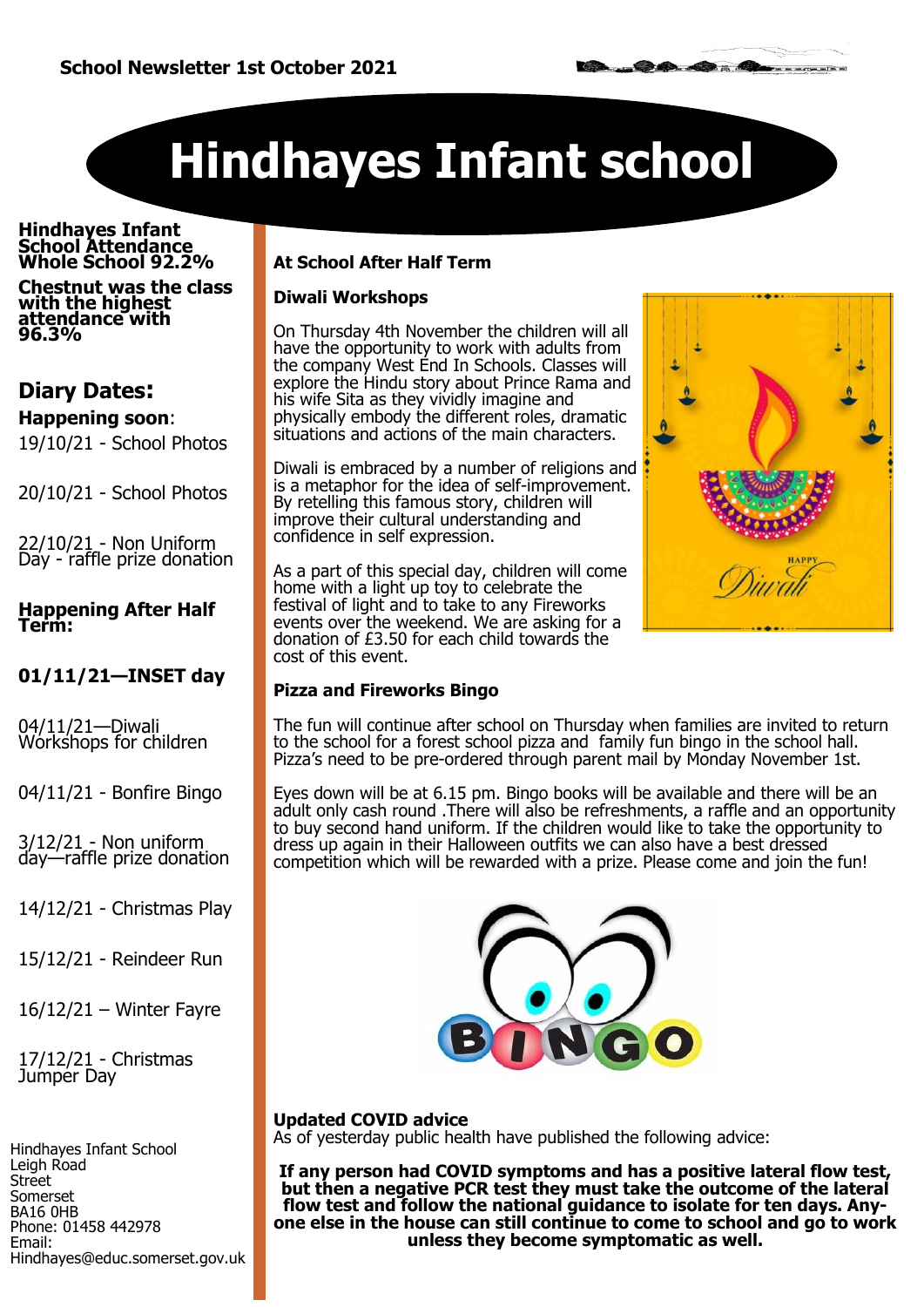

# **Lets Celebrate**

Learning powers and Work of the Week will recommence again after Half Term.



# **Messages from the Hindhayes Staff**

# **October Holiday Club**

You are now able to book in to our October Holiday Club. This will be running from 9 –1, and will be £16 per day. Lunch will be provided each day and is also included in the price. Pupil Premium children can once again book their free slot, and all bookings must be done through ParentMail.

# **Salvation Army Food Bank**

A big thank you to those of you who have so far contributed to the Food Bank that we have at school. This food will come in very useful for those families who need the extra support. If you would like to donate, please feel free to drop items off into the storage boxes in the office. Thank you.



## **School Photos**

Please remember that your child will be having their school photos taken next Tuesday or Wednesday. Please see the below table for your childs photo day.

| <b>Class</b>    | <b>Photo Day</b> |
|-----------------|------------------|
| Oak             | Tuesday          |
| Beech           | Tuesday          |
| <b>Chestnut</b> | Wednesday        |
| Sycamore        | Wednesday        |
| Hazel           | Tuesday          |
| Hawthorn        | Wednesday        |
| Orchard         | Wednesday        |

# **Mrs Shakesby's Recommended Story**



**What the Ladybird Heard —Julia Donaldsom** 

**[https://www.hindhayes.co.uk/page/?title=October+15th+%2D+What+the+Ladybird](https://www.hindhayes.co.uk/page/?title=October+15th+%2D+What+the+Ladybird+Heard&pid=593) [+Heard&pid=593](https://www.hindhayes.co.uk/page/?title=October+15th+%2D+What+the+Ladybird+Heard&pid=593)**

Look out for more stories coming each Friday.